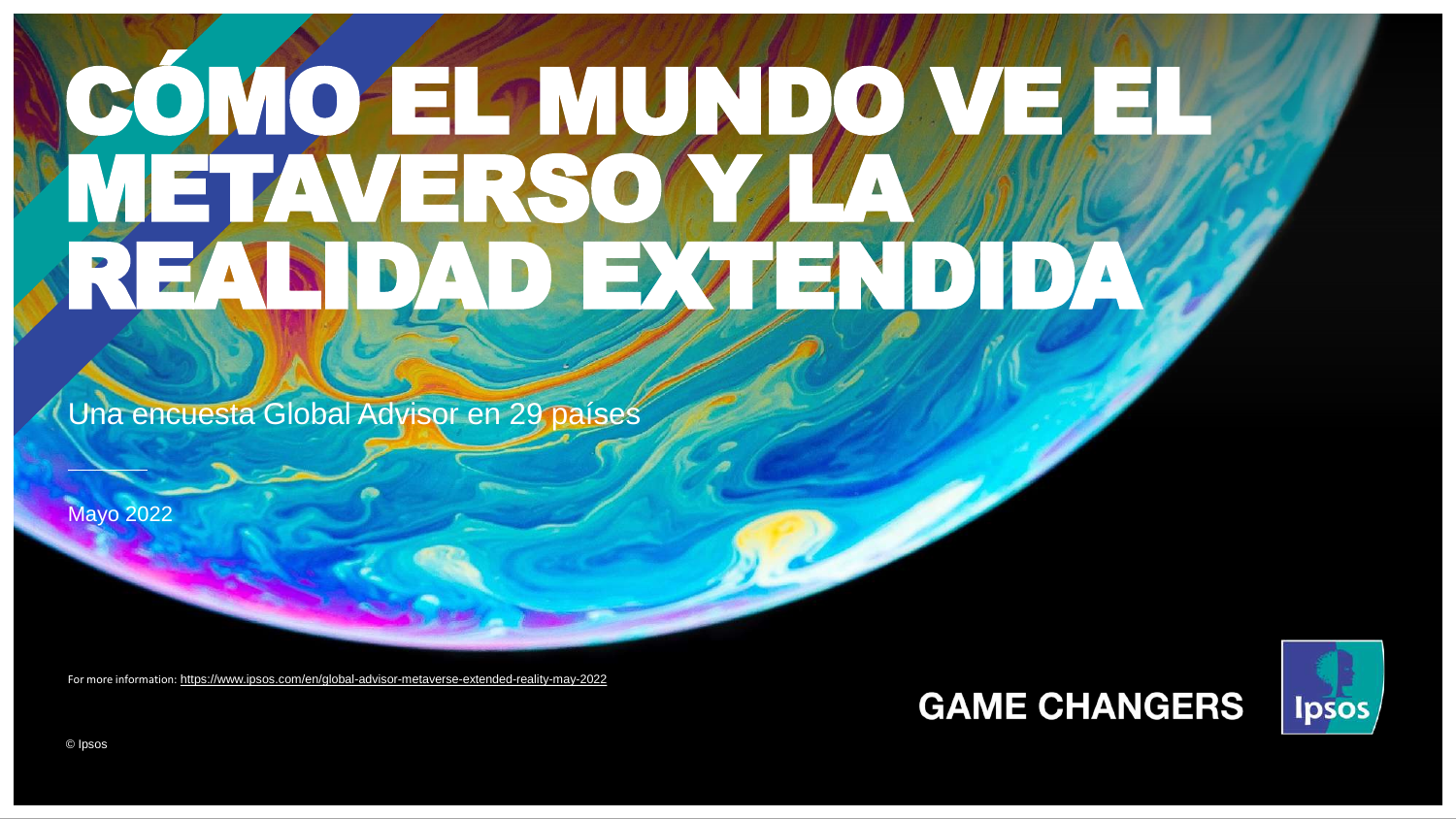### RESUMEN DE HALLAZGOS

En promedio en los 29 países…



Entre la mitad y dos tercios esperan que varios tipos de apps del metaverso que utilicen RX cambien significativamente la vida de las personas en los próximos 10 años





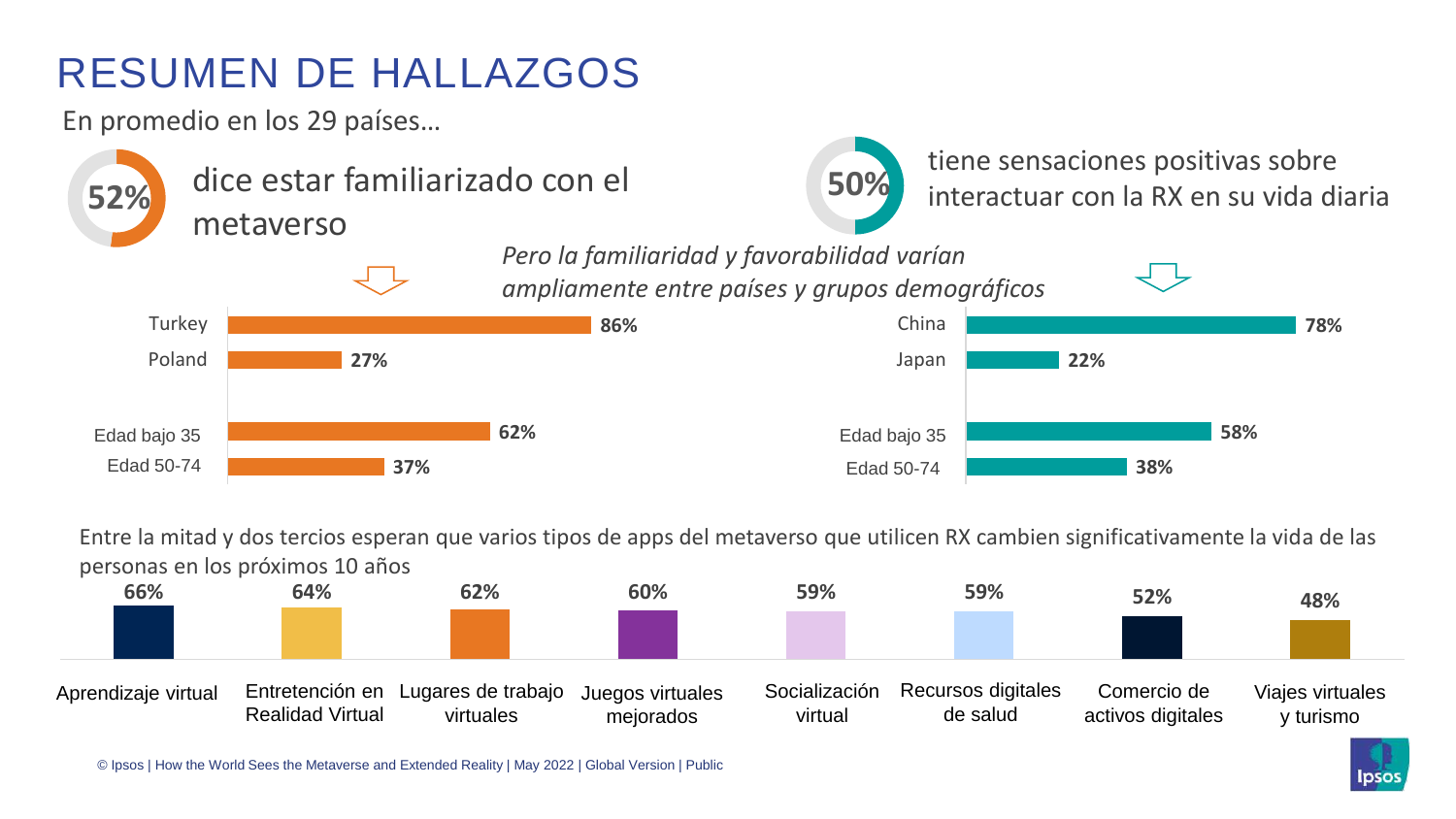#### FAMILIARIDAD EN EL MUNDO

P. ¿Qué tan familiarizado está con los siguientes conceptos?



Base: 21,005 online adults under the age of 75 across 29 countries, interviewed April 22-May 6, 2022

The "Global Country Average" reflects the average result for all the countries and markets where the survey was conducted. It has not been adjusted to the population size of each country or market and is not intended to su

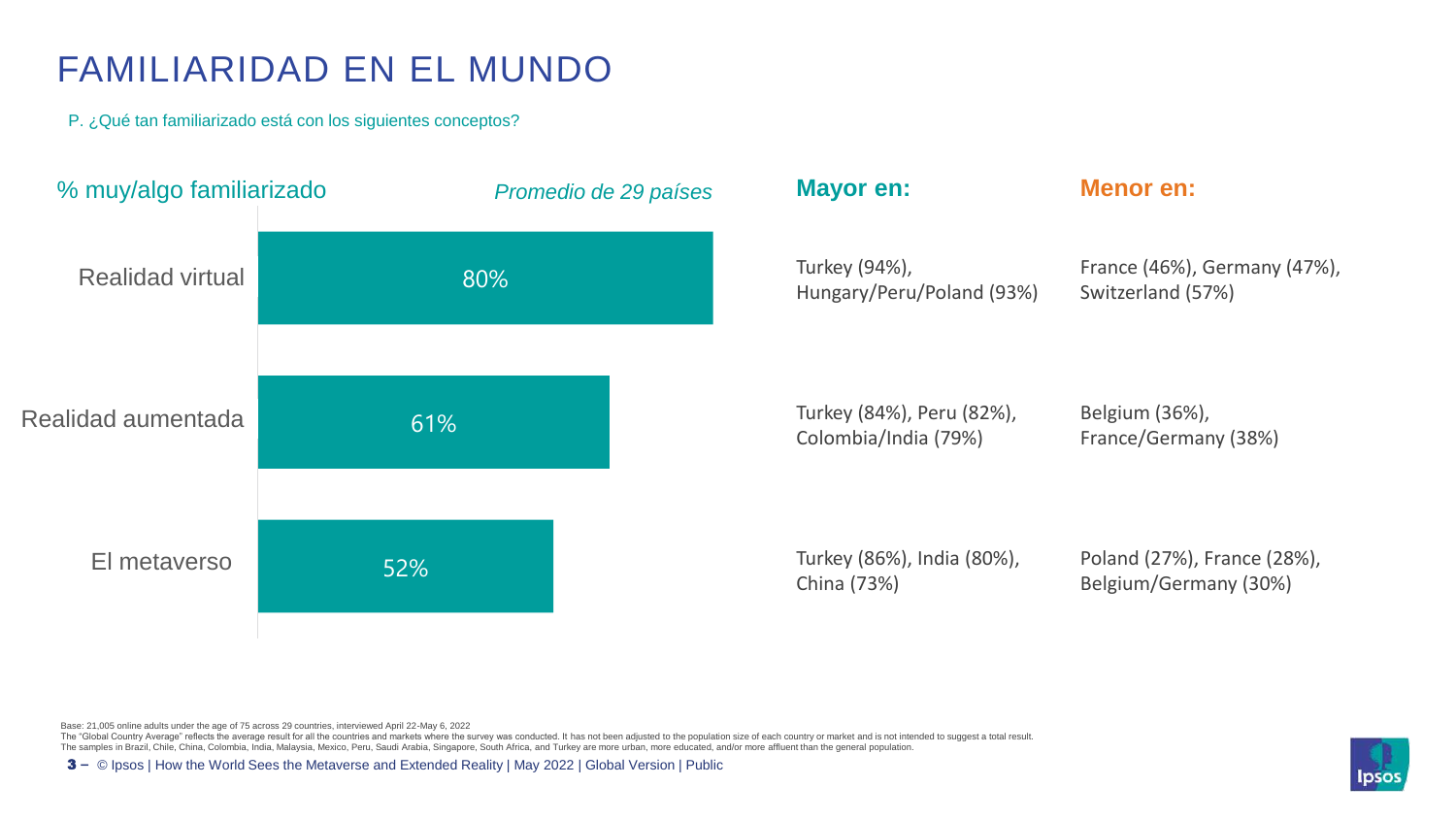### FAMILIARIDAD POR PAÍS

P. ¿Qué tan familiarizado está con los siguientes conceptos?

| % muy/algo familiarizado |
|--------------------------|
|--------------------------|

|                                                                                                                                            | စ္ထ<br>Global Co |  |  |  |  |  |  |  |  |  |  |  |  | Argentina<br>Australia<br>Belgium<br>Canada<br>Colombia<br>Colombia<br>Colombia<br>Germany<br>Hungary<br>Hungary<br>Malaysia<br>Nexico<br>Nexico<br>Peru<br>South Afric<br>South Afric<br>South Afric<br>South Afric<br>South Afric<br>South Afric<br>South Afric<br>South Afric |  | <b>Jnited States</b> |
|--------------------------------------------------------------------------------------------------------------------------------------------|------------------|--|--|--|--|--|--|--|--|--|--|--|--|----------------------------------------------------------------------------------------------------------------------------------------------------------------------------------------------------------------------------------------------------------------------------------|--|----------------------|
| Realidad virtual                                                                                                                           |                  |  |  |  |  |  |  |  |  |  |  |  |  | 80% 88% 80% 64% 84% 74% 89% 88% 92% 46% 47% 73% 93% 89% 84% 67% 73% 85% 75% 93% 93% 86% 77% 87% 77% 85% 82% 57% 94% 86%                                                                                                                                                          |  |                      |
| Realidad aumentada 61% 68% 51% 36% 73% 43% 71% 73% 79% 38% 38% 52% 75% 79% 66% 43% 49% 74% 41% 82% 67% 75% 63% 51% 70% 77% 55% 46% 84% 63% |                  |  |  |  |  |  |  |  |  |  |  |  |  |                                                                                                                                                                                                                                                                                  |  |                      |
| El metaverso                                                                                                                               |                  |  |  |  |  |  |  |  |  |  |  |  |  | 52% 51% 44% 30% 63% 37% 44% 73% 63% 28% 30% 45% 51% 80% 58% 46% 54% 61% 31% 62% 27% 60% 58% 51% 71% 63% 38% 35% 86% 59%                                                                                                                                                          |  |                      |

Base: 21,005 online adults under the age of 75 across 29 countries, interviewed April 22-May 6, 2022<br>The "Global Country Average" reflects the average result for all the countries and markets where the survey was conducted

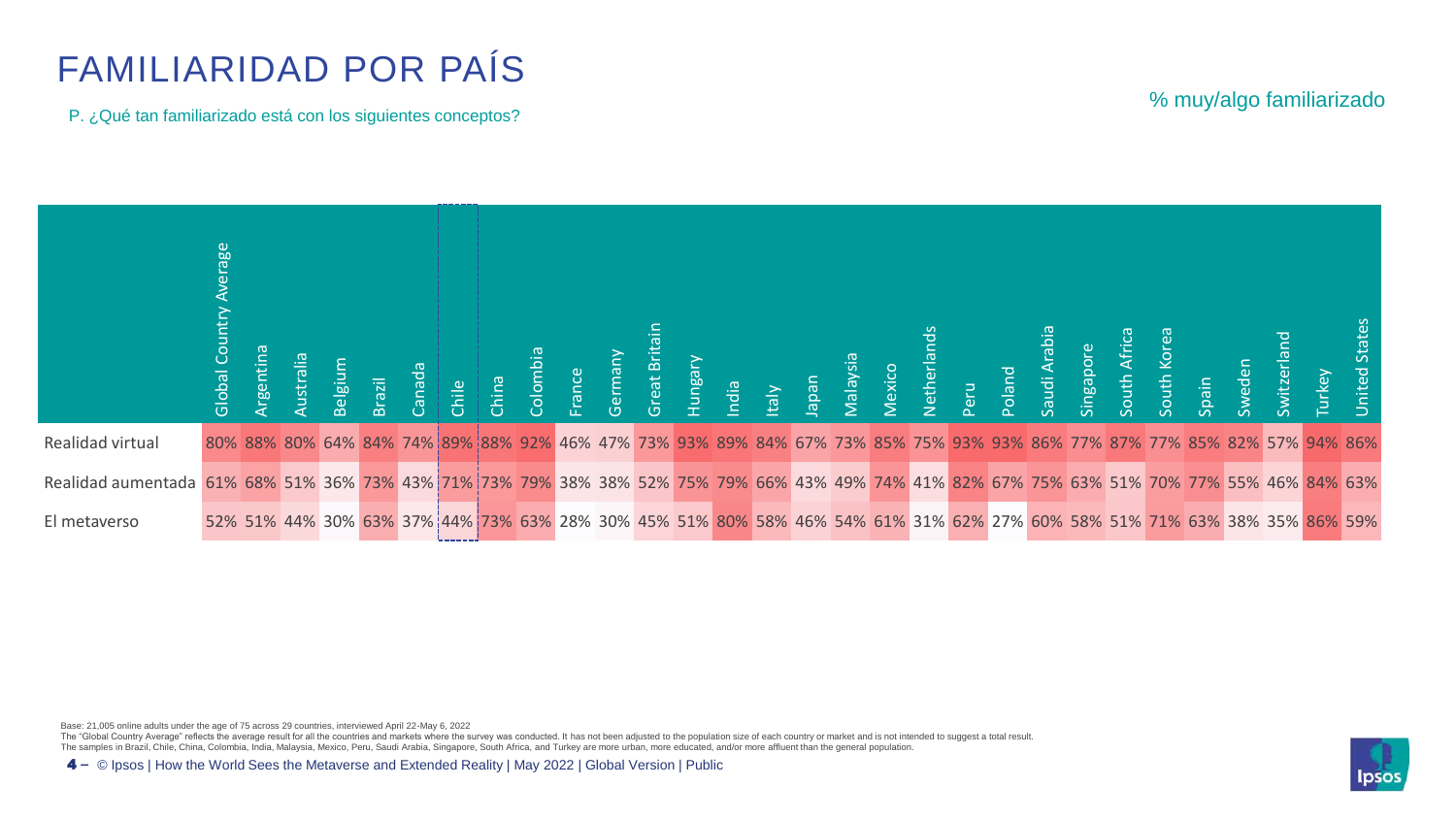### FAMILIARIDAD EN GRUPOS DEMOGRÁFICOS

#### % algo/muy familiarizado *Promedio de 29 países*

P. ¿Qué tan familiarizado está con los siguientes conceptos?







Base: 21,005 online adults under the age of 75 across 29 countries, interviewed April 22-May 6, 2022

The "Global Country Average" reflects the average result for all the countries and markets where the survey was conducted. It has not been adjusted to the population size of each country or market and is not intended to su

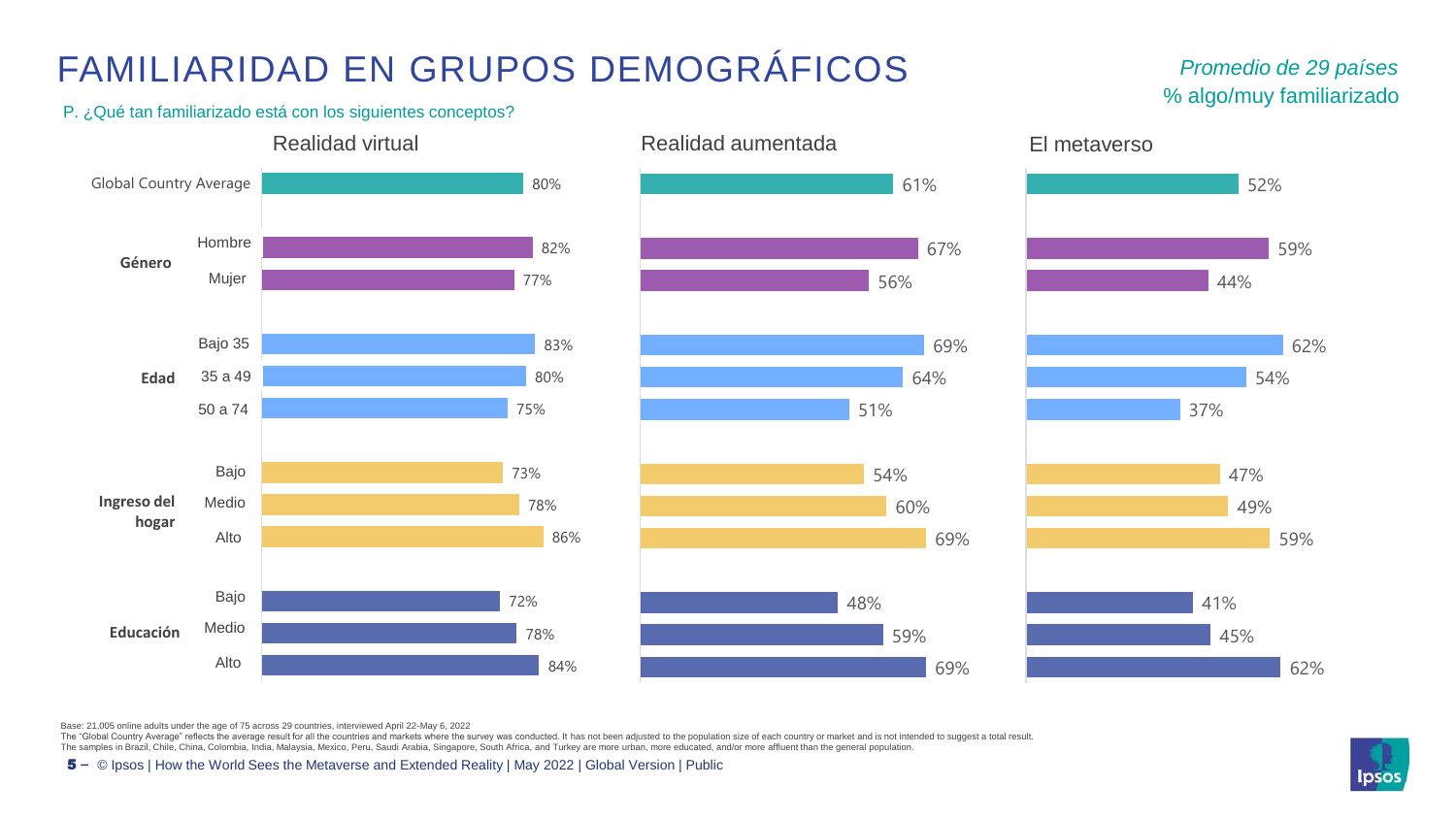## OPINIÓN SOBRE LA REALIDAD EXTENDIDA (RX)

P. La realidad virtual y la realidad aumentada son formas de realidad extendida (RX). ¿Cómo describiría su opinión acerca de la posibilidad de interactuar con ellas en su vida diaria?



Base: 21,005 online adults under the age of 75 across 29 countries, interviewed April 22-May 6, 2022 The "Global Country Average" reflects the average result for all the countries and markets where the survey was conducted. It has not been adjusted to the population size of each country or market and is not intended to suggest a total result. The samples in Brazil, Chile, China, Colombia, India, Malaysia, Mexico, Peru, Saudi Arabia, Singapore, South Africa, and Turkey are more urban, more educated, and/or more affluent than the general population.

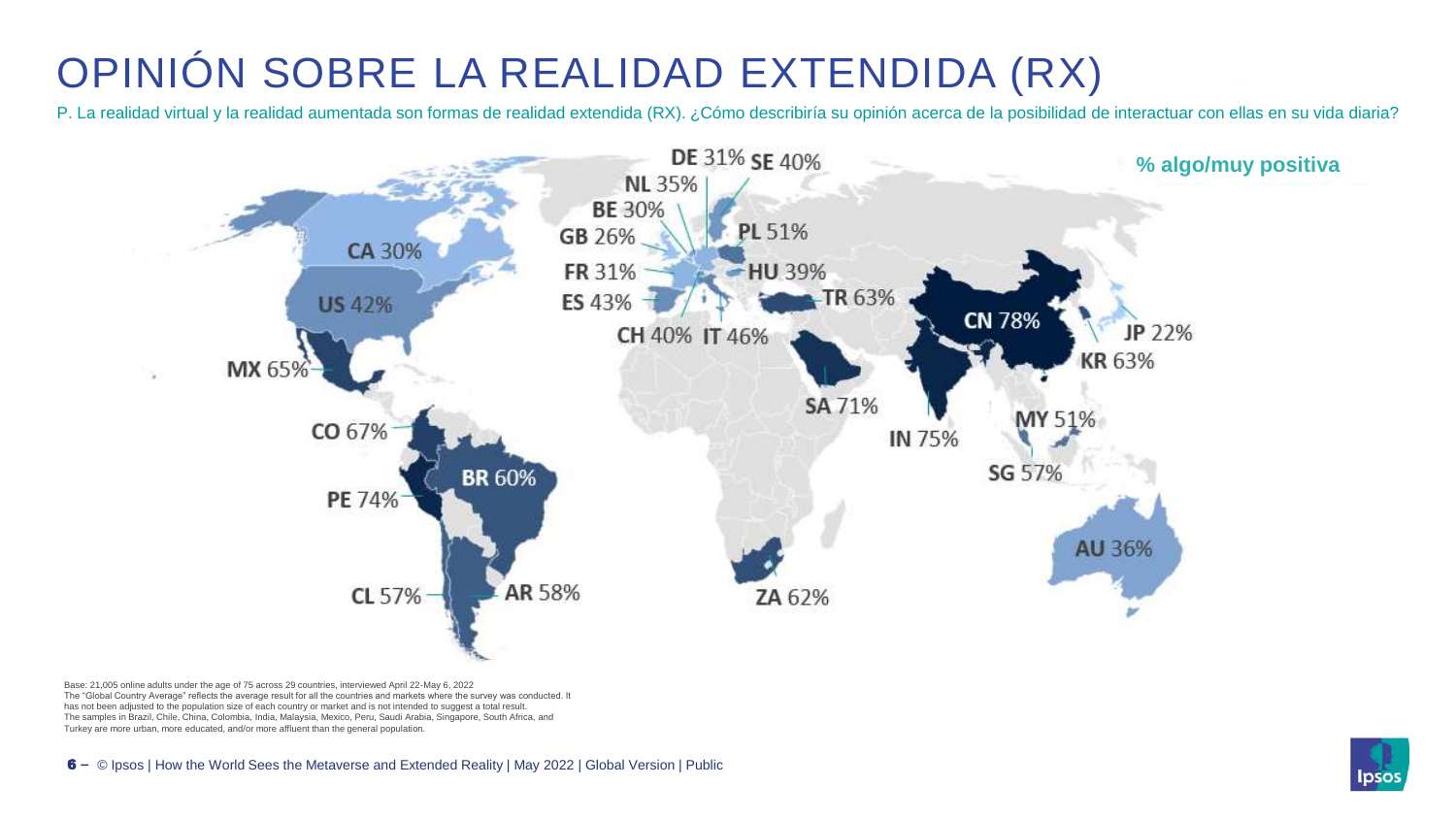#### OPINIÓN SOBRE LA REALIDAD EXTENDIDA

#### % algo/muy positiva

P. La realidad virtual y la realidad aumentada son formas de realidad extendida (RX). ¿Cómo describiría su opinión acerca de la posibilidad de interactuar con ellas en su vida diaria?





Base: 21,005 online adults under the age of 75 across 29 countries, interviewed April 22-May 6, 2022

The "Global Country Average" reflects the average result for all the countries and markets where the survey was conducted. It has not been adjusted to the population size of each country or market and is not intended to su The samples in Brazil, Chile, China, Colombia, India, Malaysia, Mexico, Peru, Saudi Arabia, Singapore, South Africa, and Turkey are more urban, more educated, and/or more affluent than the general population.

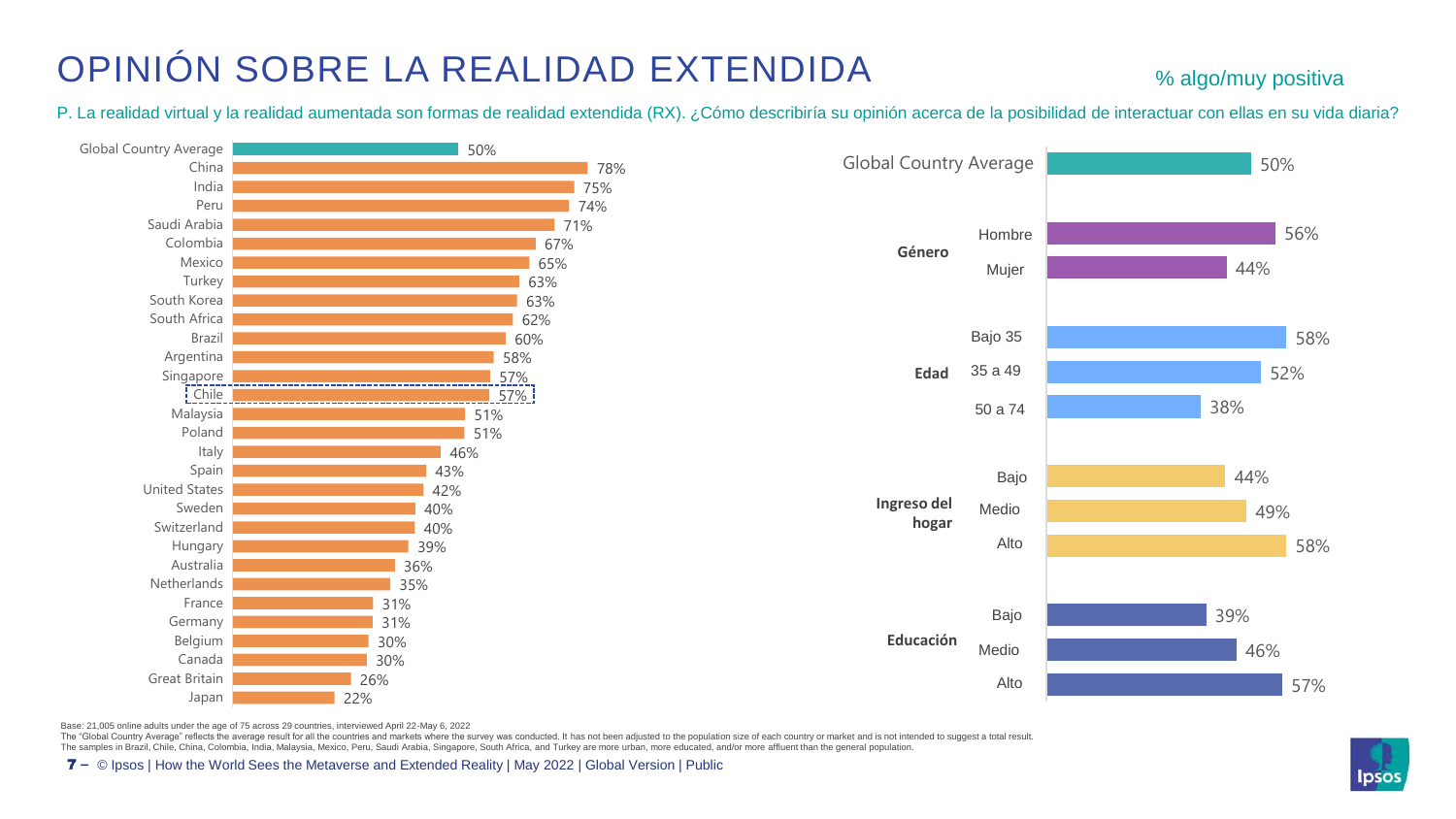### CÓMO LAS APLICACIONES DEL METAVERSO IMPACTARÁN EN LA VIDA

P. ¿En qué medida está de acuerdo o en desacuerdo con el hecho de que, en los próximos 10 años, el desarrollo de las siguientes aplicaciones de metaverso a través de la realidad extendida cambiará significativamente la forma en que viven las personas?

|         | Promedio de 29 países |
|---------|-----------------------|
|         | 66%                   |
| I       | 64%                   |
|         | 62%                   |
| ł<br>١  | 60%                   |
|         | 59%                   |
|         | 59%                   |
|         | 52%                   |
| ۱,<br>λ | 48%                   |

| <b>Mayor en:</b>        | <b>Menor en:</b>    |
|-------------------------|---------------------|
| South Africa (82%)      | Japan (45%)         |
| China (81%)             | Japan (45%)         |
| Peru (82%)              | Japan (37%)         |
| South Africa (77%)      | Japan (38%)         |
| India (76%)             | Japan (34%)         |
| China/India (76%)       | Belgium (42%)       |
| Peru/South Africa (74%) | <b>France (29%)</b> |
| India (73%)             | Netherlands (29%)   |

Entretenimiento digital en realidad virtual (por ejemplo, películas, conciertos) Aprendizaje virtual (por ejemplo, aprendizaje, cursos, asistir a la escuela)

% completamente/algo de acuerdo *Promedio de 29 países* **Mayor en: Menor en:**

Configuración de trabajo virtual (por ejemplo, colaboración virtual, redes)

Juegos virtuales/mejorados (juegos de realidad virtual, herramientas de varios jugadores)

Socialización virtual (por ejemplo, chats con amigos o familiares, citas, reuniones)

Recursos digitales de salud (por ejemplo, consultas virtuales, cirugía remota)

Comercio de activos digitales (por ejemplo, NFT, activos coleccionables, criptomoneda)

Viajes y turismo virtuales (por ejemplo, replicación del mundo real en realidad virtual)

Base: 21,005 online adults under the age of 75 across 29 countries, interviewed April 22-May 6, 2022

The "Global Country Average" reflects the average result for all the countries and markets where the survey was conducted. It has not been adjusted to the population size of each country or market and is not intended to su The samples in Brazil, Chile, China, Colombia, India, Malaysia, Mexico, Peru, Saudi Arabia, Singapore, South Africa, and Turkey are more urban, more educated, and/or more affluent than the general population.

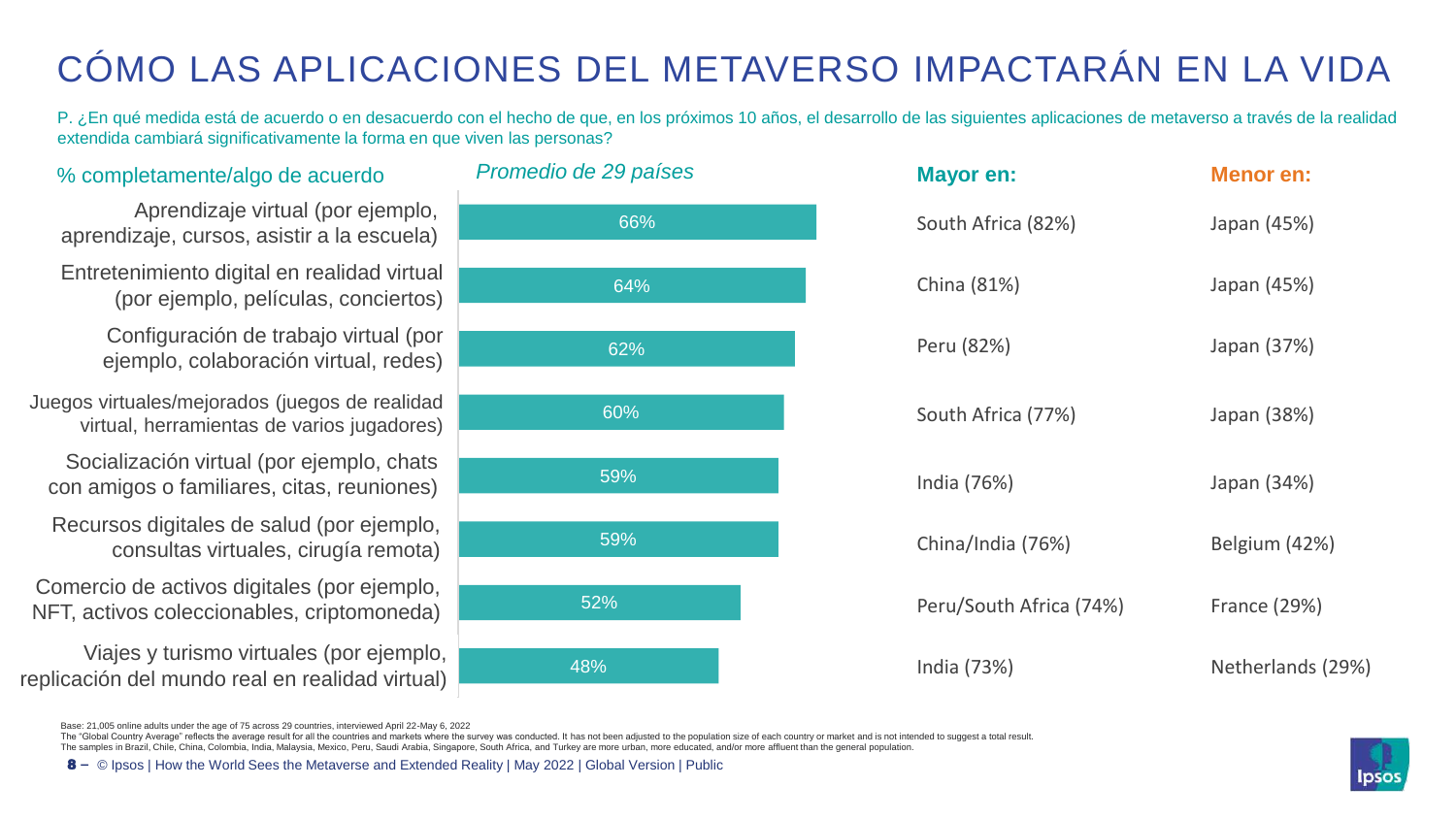#### IMPACTO ESPERADO DE APLICACIONES DEL METAVERSO POR PAÍS

#### P. ¿En qué medida está de acuerdo o en desacuerdo con el hecho de que, en los próximos 10 años, el desarrollo de las siguientes aplicaciones de metaverso a través de la realidad extendida cambiará significativamente la forma en que viven las personas?<br>
We completamente/algo de acuerdo

|                               | Aprendizaje virtual (por<br>ejemplo, aprendizaje,<br>cursos, asistir a la<br>escuela) | Entretenimiento digital<br>en realidad virtual (por<br>ejemplo, películas,<br>conciertos) | Configuración de trabajo<br>virtual (por ejemplo,<br>colaboración virtual,<br>redes) | Juegos<br>virtuales/mejorados<br>(juegos de realidad<br>virtual, herramientas de<br>varios jugadores) | Socialización virtual (por<br>ejemplo, chats con<br>amigos o familiares, citas,<br>reuniones) | Recursos digitales de<br>salud (por ejemplo,<br>consultas virtuales,<br>cirugía remota) | Comercio de activos<br>digitales (por ejemplo,<br>NFT, activos<br>coleccionables,<br>criptomoneda) | Viajes y turismo virtuales<br>(por ejemplo, replicación<br>del mundo real en<br>realidad virtual) |
|-------------------------------|---------------------------------------------------------------------------------------|-------------------------------------------------------------------------------------------|--------------------------------------------------------------------------------------|-------------------------------------------------------------------------------------------------------|-----------------------------------------------------------------------------------------------|-----------------------------------------------------------------------------------------|----------------------------------------------------------------------------------------------------|---------------------------------------------------------------------------------------------------|
| <b>Global Country Average</b> | 66%                                                                                   | 64%                                                                                       | 62%                                                                                  | 60%                                                                                                   | 59%                                                                                           | 59%                                                                                     | 52%                                                                                                | 48%                                                                                               |
| Argentina                     | 77%                                                                                   | 79%                                                                                       | 78%                                                                                  | 69%                                                                                                   | 68%                                                                                           | 67%                                                                                     | 67%                                                                                                | 49%                                                                                               |
| Australia                     | 65%                                                                                   | 60%                                                                                       | 58%                                                                                  | 56%                                                                                                   | 59%                                                                                           | 61%                                                                                     | 48%                                                                                                | 44%                                                                                               |
| Belgium                       | 55%                                                                                   | 51%                                                                                       | 44%                                                                                  | 49%                                                                                                   | 45%                                                                                           | 42%                                                                                     | 37%                                                                                                | 34%                                                                                               |
| <b>Brazil</b>                 | 71%                                                                                   | 73%                                                                                       | 73%                                                                                  | 71%                                                                                                   | 70%                                                                                           | 67%                                                                                     | 63%                                                                                                | 54%                                                                                               |
| Canada                        | 59%                                                                                   | .54%                                                                                      | 53%                                                                                  | 53%                                                                                                   | 53%                                                                                           | 52%                                                                                     | 41%                                                                                                | 38%                                                                                               |
| Chile                         | 74%                                                                                   | 72%                                                                                       | 75%                                                                                  | 63%                                                                                                   | 68%                                                                                           | 69%                                                                                     | 59%                                                                                                | 53%                                                                                               |
| China                         | 78%                                                                                   | 81%                                                                                       | 71%                                                                                  | 72%                                                                                                   | 73%                                                                                           | 76%                                                                                     | 65%                                                                                                | 67%                                                                                               |
| Colombia                      | 80%                                                                                   | 76%                                                                                       | 80%                                                                                  | 71%                                                                                                   | 73%                                                                                           | 67%                                                                                     | 69%                                                                                                | 50%                                                                                               |
| France                        | 46%                                                                                   | 49%                                                                                       | 41%                                                                                  | 44%                                                                                                   | 39%                                                                                           | 46%                                                                                     | 29%                                                                                                | 37%                                                                                               |
| Germany                       | 51%                                                                                   | 46%                                                                                       | 46%                                                                                  | 43%                                                                                                   | 44%                                                                                           | 47%                                                                                     | 36%                                                                                                | 33%                                                                                               |
| <b>Great Britain</b>          | 53%                                                                                   | 45%                                                                                       | 46%                                                                                  | 45%                                                                                                   | 45%                                                                                           | 46%                                                                                     | 30%                                                                                                | 31%                                                                                               |
| Hungary                       | 62%                                                                                   | 62%                                                                                       | 58%                                                                                  | 57%                                                                                                   | 56%                                                                                           | 47%                                                                                     | 50%                                                                                                | 43%                                                                                               |
| India                         | 73%                                                                                   | 72%                                                                                       | 76%                                                                                  | 71%                                                                                                   | 76%                                                                                           | 76%                                                                                     | 72%                                                                                                | 73%                                                                                               |
| Italy                         | 60%                                                                                   | 55%                                                                                       | 54%                                                                                  | 49%                                                                                                   | 49%                                                                                           | 56%                                                                                     | 38%                                                                                                | 43%                                                                                               |
| Japan                         | 45%                                                                                   | 45%                                                                                       | 37%                                                                                  | 38%                                                                                                   | 34%                                                                                           | 45%                                                                                     | 30%                                                                                                | 35%                                                                                               |
| Malaysia                      | 61%                                                                                   | 57%                                                                                       | 54%                                                                                  | 56%                                                                                                   | 60%                                                                                           | 56%                                                                                     | 54%                                                                                                | 50%                                                                                               |
| Mexico                        | 75%                                                                                   | 75%                                                                                       | 74%                                                                                  | 66%                                                                                                   | 66%                                                                                           | 68%                                                                                     | 65%                                                                                                | 53%                                                                                               |
| <b>Netherlands</b>            | 56%                                                                                   | 54%                                                                                       | 48%                                                                                  | 50%                                                                                                   | 40%                                                                                           | 48%                                                                                     | 32%                                                                                                | 29%                                                                                               |
| Peru                          | 78%                                                                                   | 78%                                                                                       | 82%                                                                                  | 72%                                                                                                   | 75%                                                                                           | 72%                                                                                     | 74%                                                                                                | 61%                                                                                               |
| Poland                        | 62%                                                                                   | 61%                                                                                       | 57%                                                                                  | 60%                                                                                                   | 58%                                                                                           | 50%                                                                                     | 57%                                                                                                | 45%                                                                                               |
| Saudi Arabia                  | 69%                                                                                   | 67%                                                                                       | 68%                                                                                  | 64%                                                                                                   | 67%                                                                                           | 63%                                                                                     | 59%                                                                                                | 61%                                                                                               |
| Singapore                     | 72%                                                                                   | 69%                                                                                       | 73%                                                                                  | 69%                                                                                                   | 69%                                                                                           | 68%                                                                                     | 61%                                                                                                | 61%                                                                                               |
| <b>South Africa</b>           | 82%                                                                                   | 78%                                                                                       | 76%                                                                                  | 77%                                                                                                   | 74%                                                                                           | 69%                                                                                     | 74%                                                                                                | 66%                                                                                               |
| South Korea                   | 73%                                                                                   | 72%                                                                                       | 68%                                                                                  | 69%                                                                                                   | 55%                                                                                           | 66%                                                                                     | 59%                                                                                                | 59%                                                                                               |
| Spain                         | 63%                                                                                   | 61%                                                                                       | 55%                                                                                  | 57%                                                                                                   | 54%                                                                                           | 54%                                                                                     | 45%                                                                                                | 48%                                                                                               |
| Sweden                        | 65%                                                                                   | 61%                                                                                       | 54%                                                                                  | 54%                                                                                                   | 59%                                                                                           | 54%                                                                                     | 42%                                                                                                | 32%                                                                                               |
| Switzerland                   | 57%                                                                                   | 50%                                                                                       | 52%                                                                                  | 52%                                                                                                   | 51%                                                                                           | 50%                                                                                     | 47%                                                                                                | 34%                                                                                               |
| Turkey                        | 71%                                                                                   | 72%                                                                                       | 68%                                                                                  | 70%                                                                                                   | 66%                                                                                           | 62%                                                                                     | 69%                                                                                                | 60%                                                                                               |
| <b>United States</b>          | 69%                                                                                   | 65%                                                                                       | 66%                                                                                  | 63%                                                                                                   | 64%                                                                                           | 61%                                                                                     | 49%                                                                                                | 50%                                                                                               |

The "Global Country Average" reflects the average result for all the countries and markets where the survey was conducted. It has not been adjusted to the population size of each country or market and is not intended to su

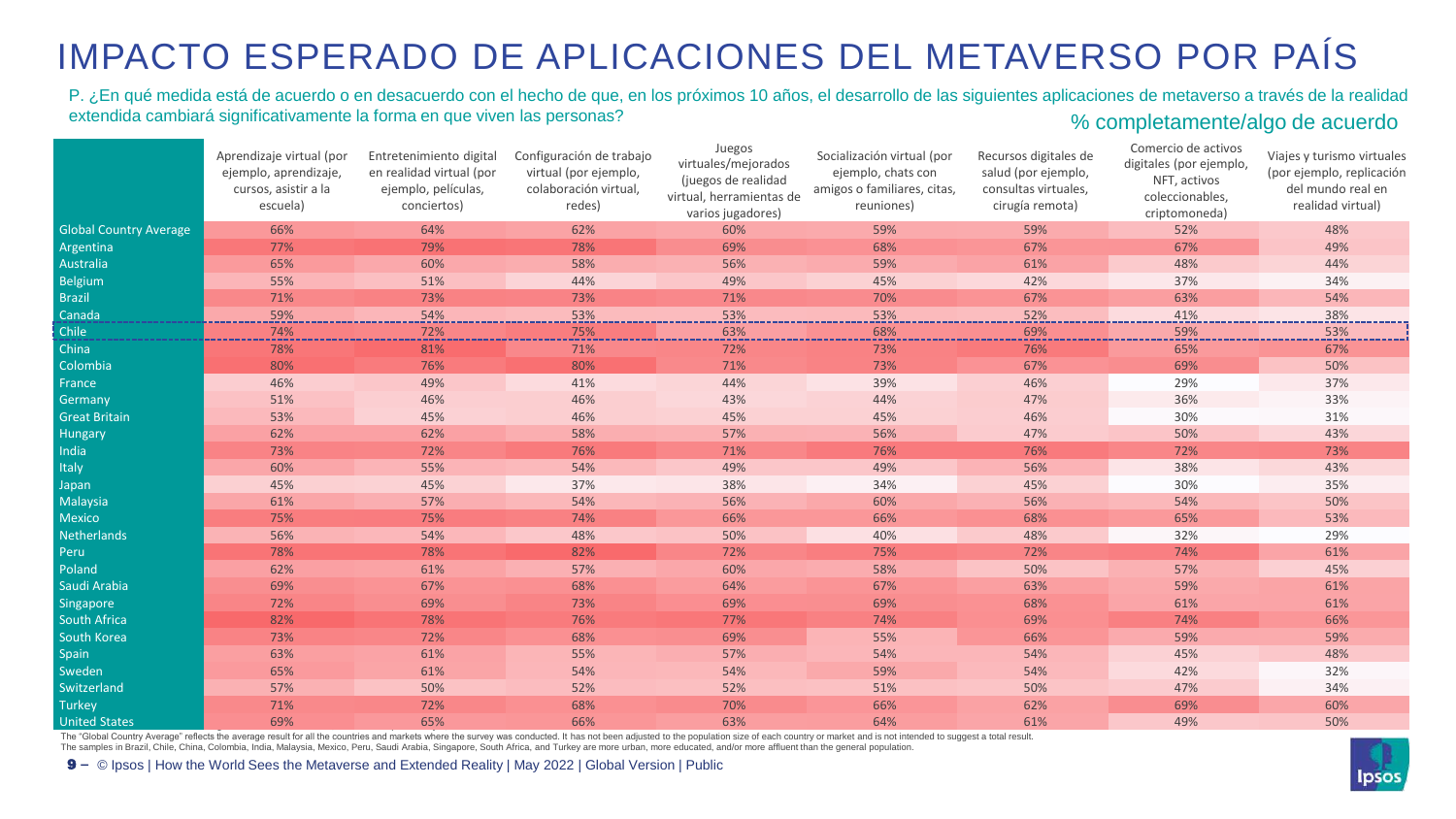#### IMPACTO ESPERADO DE APLICACIONES DEL METAVERSO POR GRUPOS DEMOGRÁFICOS

P. ¿En qué medida está de acuerdo o en desacuerdo con el hecho de que, en los próximos 10 años, el desarrollo de las siguientes aplicaciones de metaverso a través de la realidad extendida cambiará significativamente la forma en que viven las personas?

#### % completamente/algo de acuerdo

|             |                               | Aprendizaje virtual<br>(por ejemplo,<br>aprendizaje, cursos,<br>asistir a la escuela) | Entretenimiento digital<br>en realidad virtual (por<br>ejemplo, películas,<br>conciertos) | Configuración de<br>trabajo virtual (por<br>ejemplo, colaboración<br>virtual, redes) | Juegos<br>virtuales/mejorados<br>(juegos de realidad<br>virtual, herramientas<br>de varios jugadores) | Socialización virtual<br>(por ejemplo, chats<br>con amigos o<br>familiares, citas,<br>reuniones) | Recursos digitales de<br>salud (por ejemplo,<br>consultas virtuales,<br>cirugía remota) | Comercio de activos<br>digitales (por ejemplo,<br>NFT, activos<br>coleccionables,<br>criptomoneda) | Viajes y turismo<br>virtuales (por ejemplo,<br>replicación del mundo<br>real en realidad virtual) |
|-------------|-------------------------------|---------------------------------------------------------------------------------------|-------------------------------------------------------------------------------------------|--------------------------------------------------------------------------------------|-------------------------------------------------------------------------------------------------------|--------------------------------------------------------------------------------------------------|-----------------------------------------------------------------------------------------|----------------------------------------------------------------------------------------------------|---------------------------------------------------------------------------------------------------|
|             | <b>Global Country Average</b> | 66%                                                                                   | 64%                                                                                       | 62%                                                                                  | 60%                                                                                                   | 59%                                                                                              | 59%                                                                                     | 52%                                                                                                | 48%                                                                                               |
|             |                               |                                                                                       |                                                                                           |                                                                                      |                                                                                                       |                                                                                                  |                                                                                         |                                                                                                    |                                                                                                   |
| Género      | Hombre                        | 67%                                                                                   | 66%                                                                                       | 63%                                                                                  | 63%                                                                                                   | 61%                                                                                              | 62%                                                                                     | 55%                                                                                                | 51%                                                                                               |
|             | Mujer                         | 64%                                                                                   | 61%                                                                                       | 60%                                                                                  | 57%                                                                                                   | 57%                                                                                              | 56%                                                                                     | 50%                                                                                                | 45%                                                                                               |
|             |                               |                                                                                       |                                                                                           |                                                                                      |                                                                                                       |                                                                                                  |                                                                                         |                                                                                                    |                                                                                                   |
|             | Bajo 35                       | 66%                                                                                   | 66%                                                                                       | 64%                                                                                  | 65%                                                                                                   | 62%                                                                                              | 60%                                                                                     | 58%                                                                                                | 53%                                                                                               |
| Edad        | 35a49                         | 67%                                                                                   | 65%                                                                                       | 63%                                                                                  | 62%                                                                                                   | 60%                                                                                              | 60%                                                                                     | 55%                                                                                                | 49%                                                                                               |
|             | 50 a 74                       | 63%                                                                                   | 60%                                                                                       | 57%                                                                                  | 51%                                                                                                   | 54%                                                                                              | 57%                                                                                     | 44%                                                                                                | 41%                                                                                               |
|             |                               |                                                                                       |                                                                                           |                                                                                      |                                                                                                       |                                                                                                  |                                                                                         |                                                                                                    |                                                                                                   |
|             | Bajo                          | 60%                                                                                   | 56%                                                                                       | 56%                                                                                  | 53%                                                                                                   | 54%                                                                                              | 53%                                                                                     | 46%                                                                                                | 45%                                                                                               |
| Ingreso del | <b>Medio</b>                  | 65%                                                                                   | 62%                                                                                       | 61%                                                                                  | 58%                                                                                                   | 58%                                                                                              | 58%                                                                                     | 51%                                                                                                | 48%                                                                                               |
| hogar       | Alto                          | 72%                                                                                   | 71%                                                                                       | 68%                                                                                  | 67%                                                                                                   | 65%                                                                                              | 66%                                                                                     | 60%                                                                                                | 53%                                                                                               |
|             |                               |                                                                                       |                                                                                           |                                                                                      |                                                                                                       |                                                                                                  |                                                                                         |                                                                                                    |                                                                                                   |
|             | Bajo                          | 58%                                                                                   | 55%                                                                                       | 51%                                                                                  | 52%                                                                                                   | 52%                                                                                              | 49%                                                                                     | 44%                                                                                                | 41%                                                                                               |
| Educación   | Medio                         | 63%                                                                                   | 61%                                                                                       | 60%                                                                                  | 57%                                                                                                   | 57%                                                                                              | 56%                                                                                     | 50%                                                                                                | 45%                                                                                               |
|             | Alto                          | 71%                                                                                   | 69%                                                                                       | 68%                                                                                  | 65%                                                                                                   | 63%                                                                                              | 65%                                                                                     | 59%                                                                                                | 53%                                                                                               |

Base: 21,005 online adults under the age of 75 across 29 countries, interviewed April 22-May 6, 2022

The "Global Country Average" reflects the average result for all the countries and markets where the survey was conducted. It has not been adjusted to the population size of each country or market and is not intended to su The samples in Brazil, Chile, China, Colombia, India, Malaysia, Mexico, Peru, Saudi Arabia, Singapore, South Africa, and Turkey are more urban, more educated, and/or more affluent than the general population.

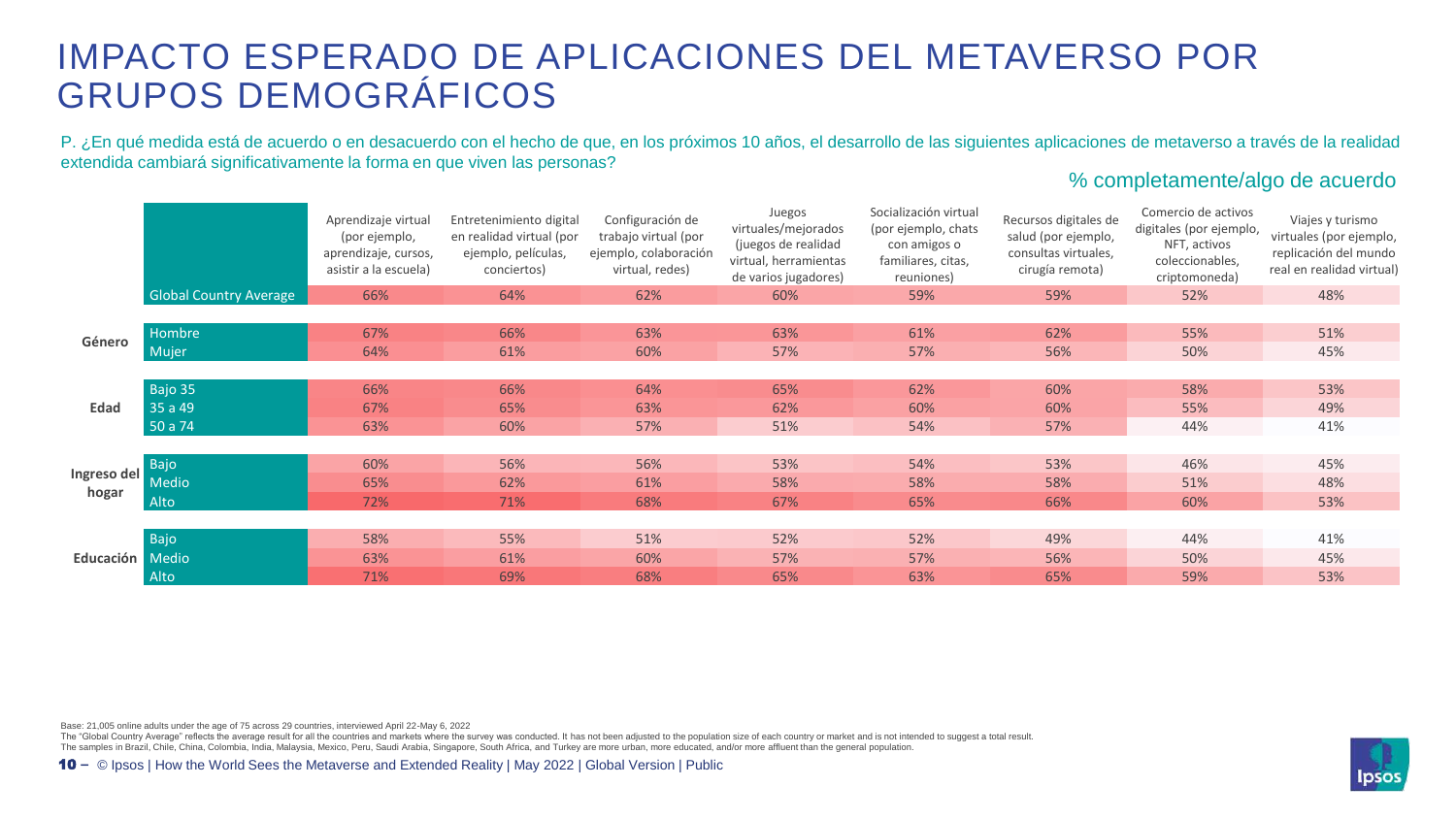#### **Metodología**

Estos son los hallazgos de una encuesta de Ipsos en 29 países realizada del 22 de abril al 6 de mayo de 2022, entre 21,005 adultos de 18 a 74 años en los Estados Unidos, Canadá, Malasia, Sudáfrica y Turquía, 21 a 74 en Singapur y 16 -74 en otros 23 países, a través de la plataforma de encuestas en línea Global Advisor de Ipsos.

La muestra de cada país consta de ca. 1000 individuos en cada uno de Australia, Brasil, Canadá, China (continental), Francia, Alemania, Gran Bretaña, Italia, Japón, España y los EE. UU. y ca. 500 personas en Argentina, Bélgica, Chile, Colombia, Hungría, India, Malasia, México, Países Bajos, Perú, Polonia, Arabia Saudita, Singapur, Sudáfrica, Corea del Sur, Suecia, Suiza y Turquía.

Las muestras de Argentina, Australia, Bélgica, Canadá, Francia, Alemania, Gran Bretaña, Hungría, Italia, Japón, Países Bajos, Polonia, Corea del Sur, España, Suecia, Suiza y EE. UU. pueden tomarse como representativas de estos países. población general adulta menor de 75 años.

Las muestras en Brasil, Chile, China, Colombia, India, Malasia, México, Perú, Arabia Saudita, Singapur, Sudáfrica y Turquía son más urbanas, más educadas y/o más acomodadas que la población general. Los resultados de la encuesta para estos mercados deben verse como un reflejo de las opiniones del segmento más "conectado" de su población.

Los datos se ponderan para que la composición de la muestra de cada mercado refleje mejor el perfil demográfico de la población adulta según los datos del censo más reciente.

El Promedio Global refleja el resultado promedio de todos los países y mercados donde se realizó la encuesta ese año. No se ha ajustado al tamaño de la población de cada país o mercado y no pretende sugerir un resultado total.

Cuando los resultados no suman 100 o la "diferencia" parece ser +/- 1 más/menos que el real, esto puede deberse al redondeo, a las respuestas múltiples o a la exclusión de las respuestas que no sabe o no declaradas.

La precisión de las encuestas en línea de Ipsos se calcula utilizando un intervalo de credibilidad con una encuesta de 1000 con una precisión de +/- 3,8 puntos porcentuales y de 500 con una precisión de +/- 5,4 puntos porcentuales. Para obtener más información sobre el uso de los intervalos de credibilidad de Ipsos, visite el sitio web de Ipsos.

La publicación de estos hallazgos cumple con las normas y reglamentos locales.